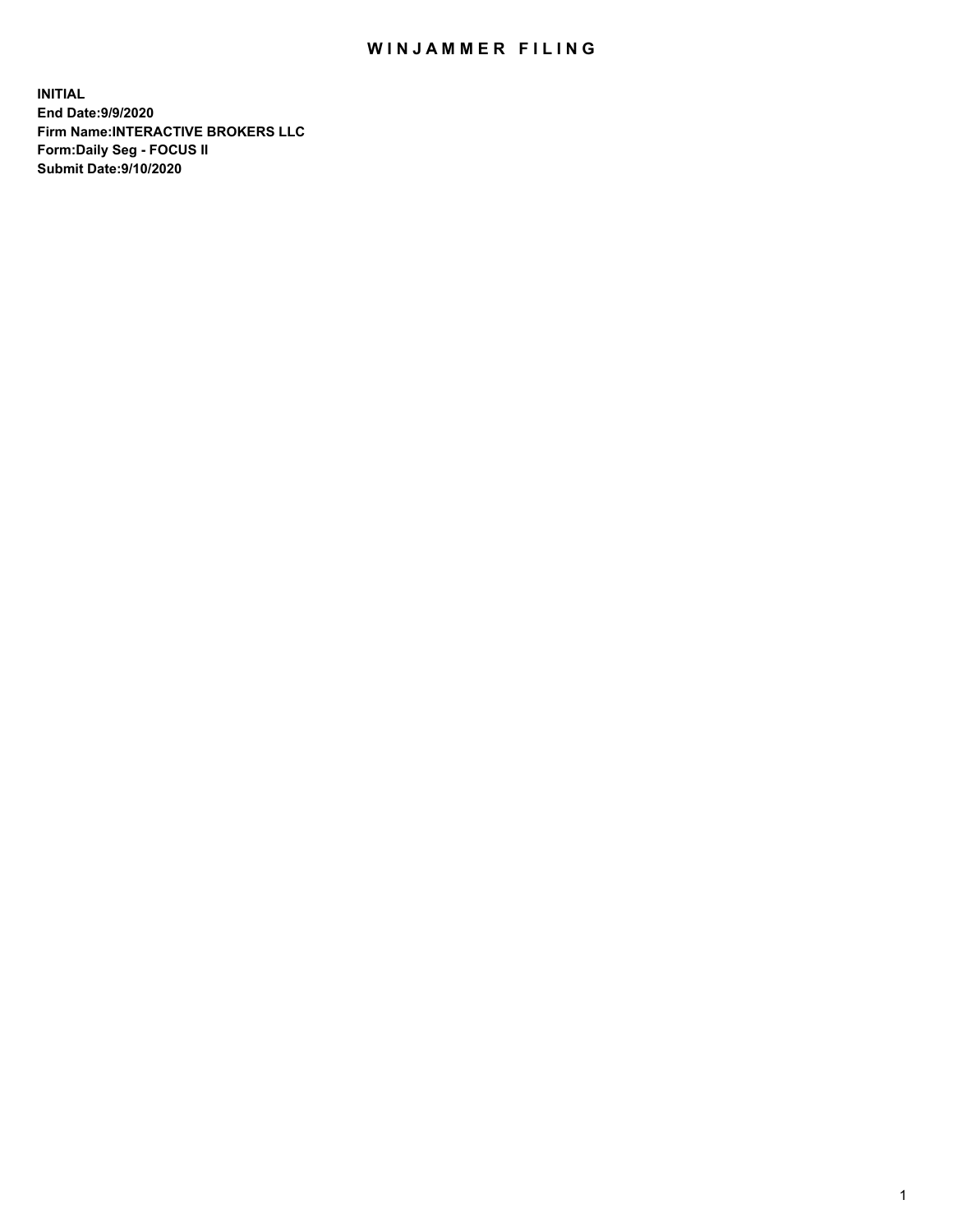**INITIAL End Date:9/9/2020 Firm Name:INTERACTIVE BROKERS LLC Form:Daily Seg - FOCUS II Submit Date:9/10/2020 Daily Segregation - Cover Page**

| Name of Company                                                                                                                                                                                                                                                                                                                | <b>INTERACTIVE BROKERS LLC</b>                                                                 |
|--------------------------------------------------------------------------------------------------------------------------------------------------------------------------------------------------------------------------------------------------------------------------------------------------------------------------------|------------------------------------------------------------------------------------------------|
| <b>Contact Name</b>                                                                                                                                                                                                                                                                                                            | <b>James Menicucci</b>                                                                         |
| <b>Contact Phone Number</b>                                                                                                                                                                                                                                                                                                    | 203-618-8085                                                                                   |
| <b>Contact Email Address</b>                                                                                                                                                                                                                                                                                                   | jmenicucci@interactivebrokers.c<br>om                                                          |
| FCM's Customer Segregated Funds Residual Interest Target (choose one):<br>a. Minimum dollar amount: ; or<br>b. Minimum percentage of customer segregated funds required:% ; or<br>c. Dollar amount range between: and; or<br>d. Percentage range of customer segregated funds required between:% and%.                         | $\overline{\mathbf{0}}$<br>$\overline{\mathbf{0}}$<br>155,000,000 245,000,000<br>00            |
| FCM's Customer Secured Amount Funds Residual Interest Target (choose one):<br>a. Minimum dollar amount: ; or<br>b. Minimum percentage of customer secured funds required:%; or<br>c. Dollar amount range between: and; or<br>d. Percentage range of customer secured funds required between:% and%.                            | $\overline{\mathbf{0}}$<br>$\overline{\mathbf{0}}$<br>80,000,000 120,000,000<br>0 <sub>0</sub> |
| FCM's Cleared Swaps Customer Collateral Residual Interest Target (choose one):<br>a. Minimum dollar amount: ; or<br>b. Minimum percentage of cleared swaps customer collateral required:% ; or<br>c. Dollar amount range between: and; or<br>d. Percentage range of cleared swaps customer collateral required between:% and%. | $\overline{\mathbf{0}}$<br><u>0</u><br>0 <sub>0</sub><br>00                                    |

Attach supporting documents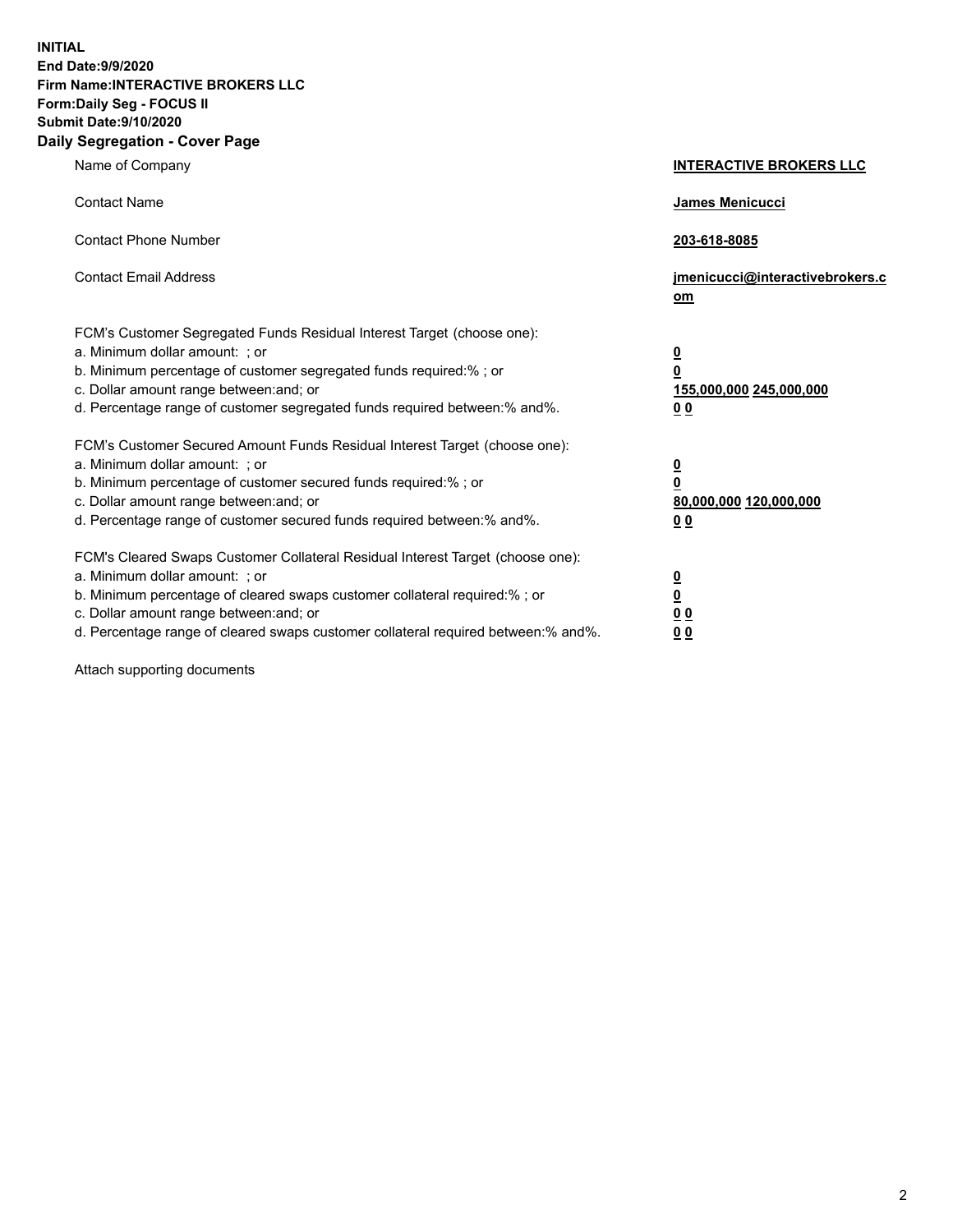**INITIAL End Date:9/9/2020 Firm Name:INTERACTIVE BROKERS LLC Form:Daily Seg - FOCUS II Submit Date:9/10/2020 Daily Segregation - Secured Amounts**

|     | Daily Segregation - Secured Amounts                                                                        |                                      |
|-----|------------------------------------------------------------------------------------------------------------|--------------------------------------|
|     | Foreign Futures and Foreign Options Secured Amounts                                                        |                                      |
|     | Amount required to be set aside pursuant to law, rule or regulation of a foreign                           | $0$ [7305]                           |
|     | government or a rule of a self-regulatory organization authorized thereunder                               |                                      |
| 1.  | Net ledger balance - Foreign Futures and Foreign Option Trading - All Customers                            |                                      |
|     | A. Cash                                                                                                    | 606,967,722 [7315]                   |
|     | B. Securities (at market)                                                                                  | $0$ [7317]                           |
| 2.  | Net unrealized profit (loss) in open futures contracts traded on a foreign board of trade                  | -10,214,356 [7325]                   |
| 3.  | Exchange traded options                                                                                    |                                      |
|     | a. Market value of open option contracts purchased on a foreign board of trade                             | 2,881,496 [7335]                     |
|     | b. Market value of open contracts granted (sold) on a foreign board of trade                               | -1,402,878 [7337]                    |
| 4.  | Net equity (deficit) (add lines 1. 2. and 3.)                                                              | 598,231,984 [7345]                   |
| 5.  | Account liquidating to a deficit and account with a debit balances - gross amount                          | 23,699 [7351]                        |
|     | Less: amount offset by customer owned securities                                                           | 0 [7352] 23,699 [7354]               |
| 6.  | Amount required to be set aside as the secured amount - Net Liquidating Equity                             | 598,255,683 [7355]                   |
|     | Method (add lines 4 and 5)                                                                                 |                                      |
| 7.  | Greater of amount required to be set aside pursuant to foreign jurisdiction (above) or line                | 598,255,683 [7360]                   |
|     | 6.                                                                                                         |                                      |
|     | FUNDS DEPOSITED IN SEPARATE REGULATION 30.7 ACCOUNTS                                                       |                                      |
| 1.  | Cash in banks                                                                                              |                                      |
|     | A. Banks located in the United States                                                                      | 107,937,729 [7500]                   |
|     | B. Other banks qualified under Regulation 30.7                                                             | 0 [7520] 107,937,729 [7530]          |
| 2.  | <b>Securities</b>                                                                                          |                                      |
|     | A. In safekeeping with banks located in the United States                                                  | 479,932,000 [7540]                   |
|     | B. In safekeeping with other banks qualified under Regulation 30.7                                         | 0 [7560] 479,932,000 [7570]          |
| 3.  | Equities with registered futures commission merchants                                                      |                                      |
|     | A. Cash                                                                                                    | $0$ [7580]                           |
|     | <b>B.</b> Securities                                                                                       | $0$ [7590]                           |
|     | C. Unrealized gain (loss) on open futures contracts                                                        | $0$ [7600]                           |
|     | D. Value of long option contracts                                                                          | $0$ [7610]                           |
|     | E. Value of short option contracts                                                                         | 0 [7615] 0 [7620]                    |
| 4.  | Amounts held by clearing organizations of foreign boards of trade                                          |                                      |
|     | A. Cash                                                                                                    |                                      |
|     | <b>B.</b> Securities                                                                                       | $0$ [7640]<br>$0$ [7650]             |
|     | C. Amount due to (from) clearing organization - daily variation                                            | $0$ [7660]                           |
|     | D. Value of long option contracts                                                                          | $0$ [7670]                           |
|     | E. Value of short option contracts                                                                         | 0 [7675] 0 [7680]                    |
| 5.  | Amounts held by members of foreign boards of trade                                                         |                                      |
|     | A. Cash                                                                                                    | 137,916,611 [7700]                   |
|     | <b>B.</b> Securities                                                                                       | $0$ [7710]                           |
|     | C. Unrealized gain (loss) on open futures contracts                                                        | -9,434,723 [7720]                    |
|     | D. Value of long option contracts                                                                          | 2,881,496 [7730]                     |
|     |                                                                                                            |                                      |
|     | E. Value of short option contracts                                                                         | <u>-1,402,878</u> [7735] 129,960,506 |
|     |                                                                                                            | $[7740]$                             |
| 6.  | Amounts with other depositories designated by a foreign board of trade                                     | $0$ [7760]                           |
| 7.  | Segregated funds on hand                                                                                   | $0$ [7765]                           |
| 8.  | Total funds in separate section 30.7 accounts                                                              | 717,830,235 [7770]                   |
| 9.  | Excess (deficiency) Set Aside for Secured Amount (subtract line 7 Secured Statement<br>Page 1 from Line 8) | 119,574,552 [7380]                   |
| 10. | Management Target Amount for Excess funds in separate section 30.7 accounts                                | 80,000,000 [7780]                    |
| 11. | Excess (deficiency) funds in separate 30.7 accounts over (under) Management Target                         | 39,574,552 [7785]                    |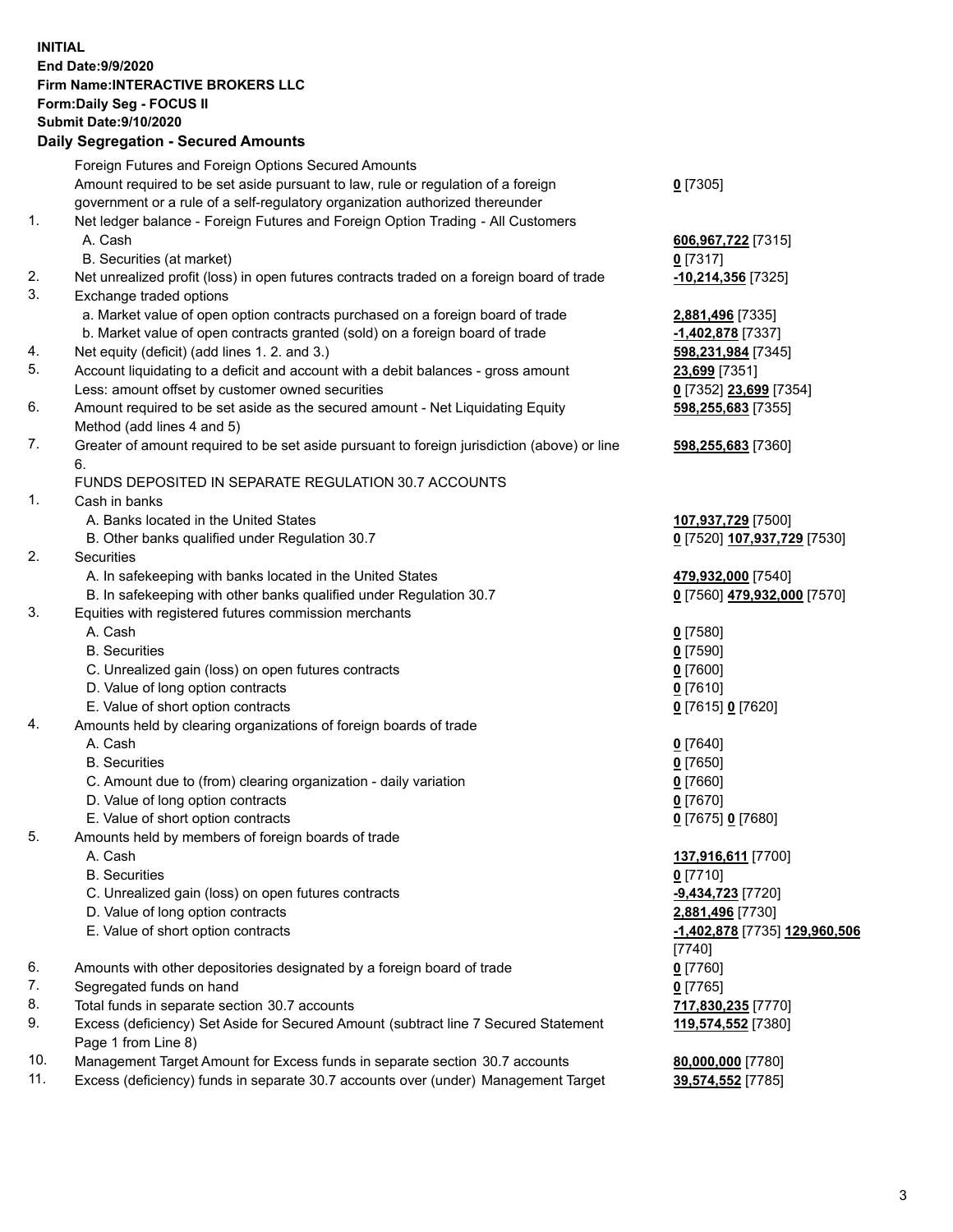**INITIAL End Date:9/9/2020 Firm Name:INTERACTIVE BROKERS LLC Form:Daily Seg - FOCUS II Submit Date:9/10/2020 Daily Segregation - Segregation Statement** SEGREGATION REQUIREMENTS(Section 4d(2) of the CEAct) 1. Net ledger balance A. Cash **5,608,108,935** [7010] B. Securities (at market) **0** [7020] 2. Net unrealized profit (loss) in open futures contracts traded on a contract market **-66,508,158** [7030] 3. Exchange traded options A. Add market value of open option contracts purchased on a contract market **295,930,858** [7032] B. Deduct market value of open option contracts granted (sold) on a contract market **-255,758,237** [7033] 4. Net equity (deficit) (add lines 1, 2 and 3) **5,581,773,398** [7040] 5. Accounts liquidating to a deficit and accounts with debit balances - gross amount **6,133,971** [7045] Less: amount offset by customer securities **0** [7047] **6,133,971** [7050] 6. Amount required to be segregated (add lines 4 and 5) **5,587,907,369** [7060] FUNDS IN SEGREGATED ACCOUNTS 7. Deposited in segregated funds bank accounts A. Cash **1,250,624,415** [7070] B. Securities representing investments of customers' funds (at market) **2,531,749,960** [7080] C. Securities held for particular customers or option customers in lieu of cash (at market) **0** [7090] 8. Margins on deposit with derivatives clearing organizations of contract markets A. Cash **7,086,467** [7100] B. Securities representing investments of customers' funds (at market) **1,960,454,387** [7110] C. Securities held for particular customers or option customers in lieu of cash (at market) **0** [7120] 9. Net settlement from (to) derivatives clearing organizations of contract markets **15,826,237** [7130] 10. Exchange traded options A. Value of open long option contracts **295,845,588** [7132] B. Value of open short option contracts **-255,712,730** [7133] 11. Net equities with other FCMs A. Net liquidating equity **0** [7140] B. Securities representing investments of customers' funds (at market) **0** [7160] C. Securities held for particular customers or option customers in lieu of cash (at market) **0** [7170] 12. Segregated funds on hand **0** [7150] 13. Total amount in segregation (add lines 7 through 12) **5,805,874,324** [7180] 14. Excess (deficiency) funds in segregation (subtract line 6 from line 13) **217,966,955** [7190] 15. Management Target Amount for Excess funds in segregation **155,000,000** [7194] **62,966,955** [7198]

16. Excess (deficiency) funds in segregation over (under) Management Target Amount Excess